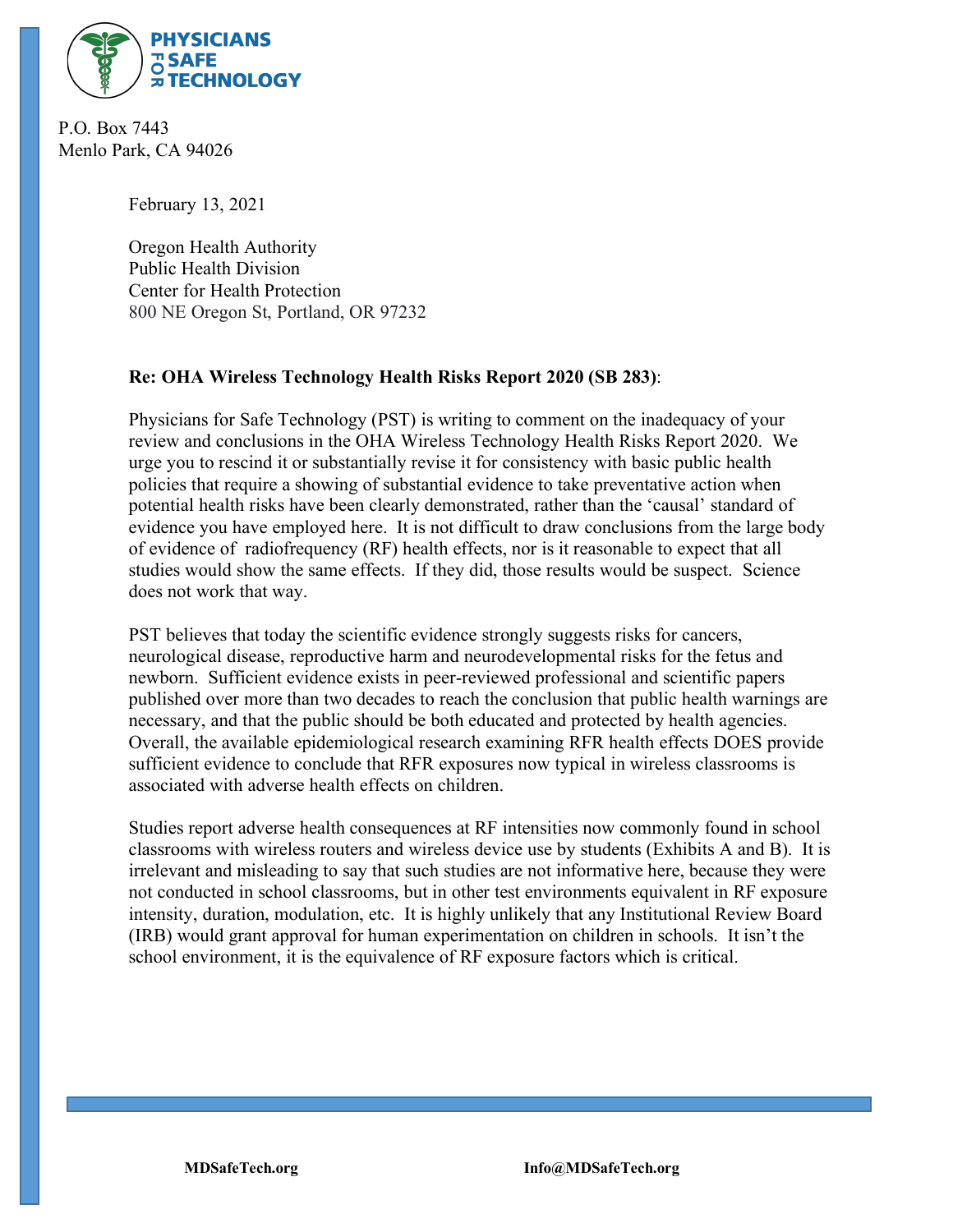

No positive assertion of safety of radiofrequency radiation (wireless technologies) can be made by the Oregon Health Authority that are consistent with your professional duties as public health officials. Your OHA 2020 Report endangers the public by asserting that health risks are absent or minimal.

Existing FCC guidelines for public exposure are grossly inadequate. The public is not protected by them. The State of Oregon is unwise to rely on the FCCs outdated and grossly inadequate wireless health safety standards as a measure of protection for children.

Very Sincerely,

Cindy Sage Physicians for Safe Technology

Cindy Lee Russell, M.D. Executive Director Physicians for Safe Technology

## **Exhibit A**

## **Table 1: RFR Levels in Cell Tower Studies Reporting Adverse Health Impacts (RFR levels from cell towers are similar or lower than for WI-FI devices)**

| <b>Study</b>      | <b>RFR Level</b>      | <b>Reported Health Impacts</b>                                                                   |
|-------------------|-----------------------|--------------------------------------------------------------------------------------------------|
| Navarro $(2003)$  | $0.01 - 0.11$ uW/cm2  | Fatigue, headaches, sleeping problems                                                            |
| Thomas $(2008)$   | $0.005 - 0.04$ uW/cm2 | Headaches, sleep and concentration difficulties                                                  |
| Heinrich $(2010)$ | $0.003 - 0.02$ uW/cm2 | Headaches, irritation, concentration difficulties                                                |
| Thomas $(2010)$   | $0.003 - 0.02$ uW/cm2 | Behavioral problems in children, adolescents                                                     |
| Mohler $(2010)$   | $0.005$ uW/cm2        | Sleep disturbances                                                                               |
| Hutter (2006)     | $0.05 - 1.0$ uW/cm2   | Headache, sleep, concentration problems, other<br>neurological problems.                         |
| Kundi (2009)      | $0.05 - 1.0$ uW/cm2   | Review of 14 studies on cell tower-level RFR<br>at and above $0.05 - 1.0$ uW/cm2 impairs health. |
| Buchner $(2012)$  | $0.006 - 0.01$ uW/cm2 | Significant impact on stress hormones; children<br>and chronically ill adults most at risk.      |
| Oberfeld $(2004)$ | $0.01$ uW/cm2         | Sleep and concentration disruption, fatigue<br>and cardiovascular problems.                      |
| Zwamborn $(2003)$ | $0.13$ uW/cm2         | Anxiety, hostility, impaired cognition                                                           |
| Avendano (2012)   | $0.5 - 1.0$ uW/cm2    | Sperm damage (DNA fragmentation, low motility)<br>from laptop in wireless mode (in lap)          |